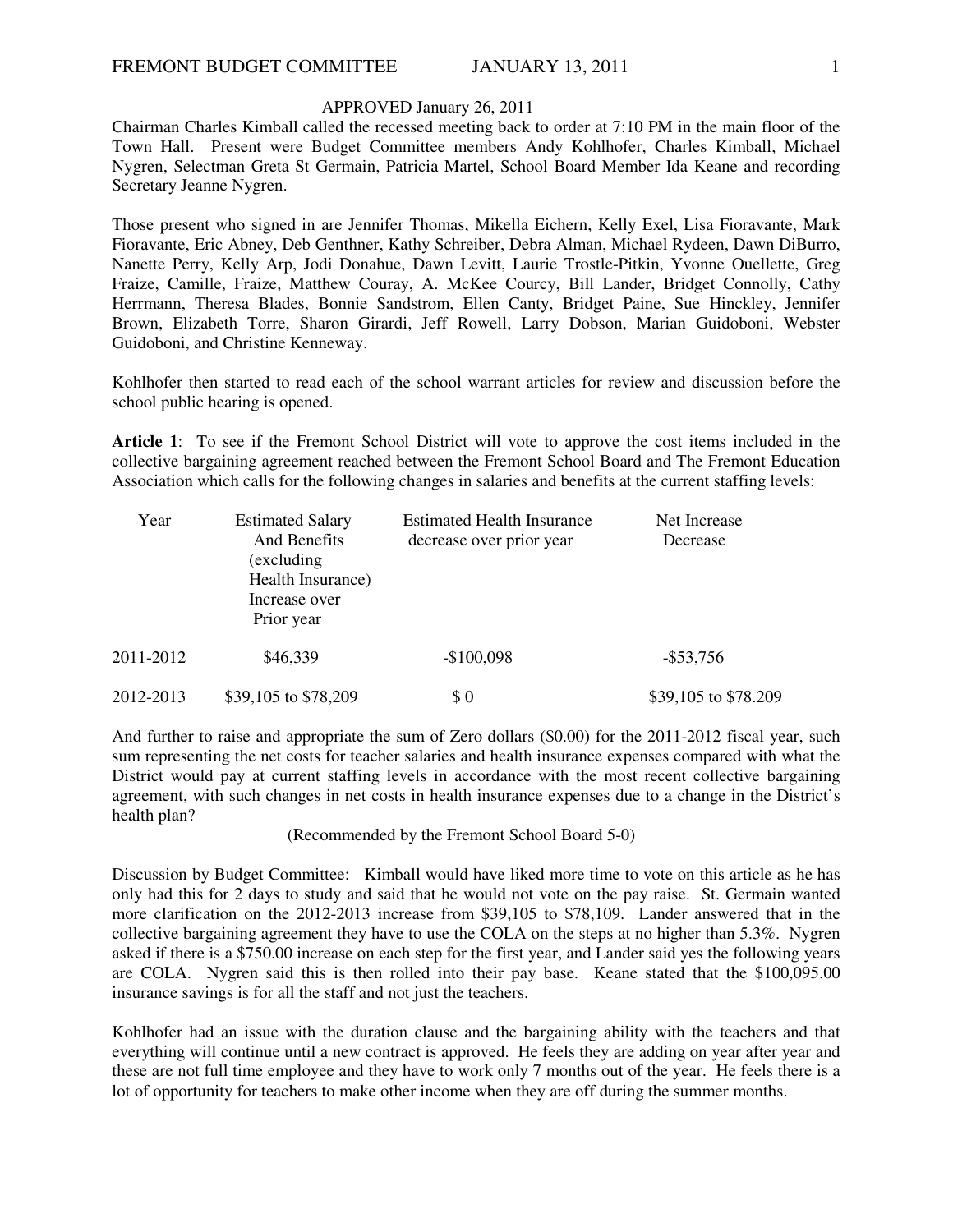Nygren feels the percentage paid on the health insurance is like a commodity and that next year's insurance could be a large tax impact and picking this up on along term basis can be too costly, and commented that the Evergreen clause is financial suicide to the town.

Kohlhofer said there is no flexibility in health plans and we are locked in for the duration of the contract and this takes away flexibility for the school and he is not in favor of this.

A motion was made by Kohlhofer not to recommend this article. This was seconded by Nygren. The vote was 5-1. Keane voted nay.

**Article 2**: Shall the Fremont School District, if Article 1 is defeated, authorize the governing body to call one special meeting, at its option, to address article 1 cost items only?

## (Recommended by the Fremont School Board 5-0)

Kohlhofer asked how this works under SB2 and asked do they have to have a special election if this is voted. A motion not to recommend this article was made by Martel. This was seconded by St. Germain. The vote was 5-1. Keane voted nay.

A motion to the recess the Budget Committee meeting until after the School Public Hearing and to open this hearing at 7:30 PM was made by Kimball. This was seconded by St. Germain. The vote was 6-0.

Article 1: As written above. Kohlhofer asked if any questions or discussion on this article.

Article 2: As written above. Kohlhofer asked if any questions or discussion on this article.

**Article 3**: Shall the Fremont School District raise and appropriate as an operating budget, not including appropriations by special warrant articles and other appropriations voted separately, the amounts set forth on the budget posted with the warrant or as amended by vote of the first session, for the purposes set forth therein, totaling \$10,250.518, which is the same as last year, with certain adjustments required by previous action of the Fremont School District or by law; or the governing body may mold one special meeting, in accordance with RSA 40:13, X and XVI, to take up the issue of a revised operating budget only. (Majority vote required).

| <b>Function</b> | <b>Description</b>             | <b>Budget Committee</b><br>Recommended | <b>School Board</b><br>Recommended |
|-----------------|--------------------------------|----------------------------------------|------------------------------------|
| 1100            | <b>Regular Education</b>       | \$5,617,899.00                         | \$5,888,464.00                     |
| 1200            | Special Education              | \$1,251,001.00                         | \$1,560,452.00                     |
| 1270            | Spec. Education ESL            | \$3.00                                 | \$1,002.00                         |
| 1300            | <b>Vocation Education</b>      | \$0.00                                 | \$0.00                             |
| 1400            | Other Programs                 | \$51,401.00                            | \$68,068.00                        |
| 2110            | <b>Truant Officer</b>          | \$1.00                                 | \$1.00                             |
| 2120            | Guidance                       | \$92,955.00                            | \$172,216.00                       |
| 2130            | Health                         | \$116,875.00                           | \$119,504.00                       |
| 2140            | Psychological                  | \$107,911.00                           | \$112,994.00                       |
| 2150            | Speech/Audio Services          | \$249,917.00                           | \$260,600.00                       |
| 2162            | Phy. Ther. Contracted Services | \$188,470.00                           | \$216,993.00                       |
| 2210            | Improvement of Instruction     | \$43,343.00                            | \$51,972.00                        |
| 2220            | Library Media/Reo AV Equip     | \$52,512.00                            | \$54,836.00                        |
| 2225            | <b>Computer Technology</b>     | \$134,149.00                           | \$135,764.00                       |
| 2310            | School Board                   | \$61,519.00                            | \$67,309.00                        |
| 2320            | Office of the Superintendent   | \$256,175.00                           | \$271,793.00                       |
|                 | Spec. Ed. Administration       | \$116,530.00                           | \$140,906.00                       |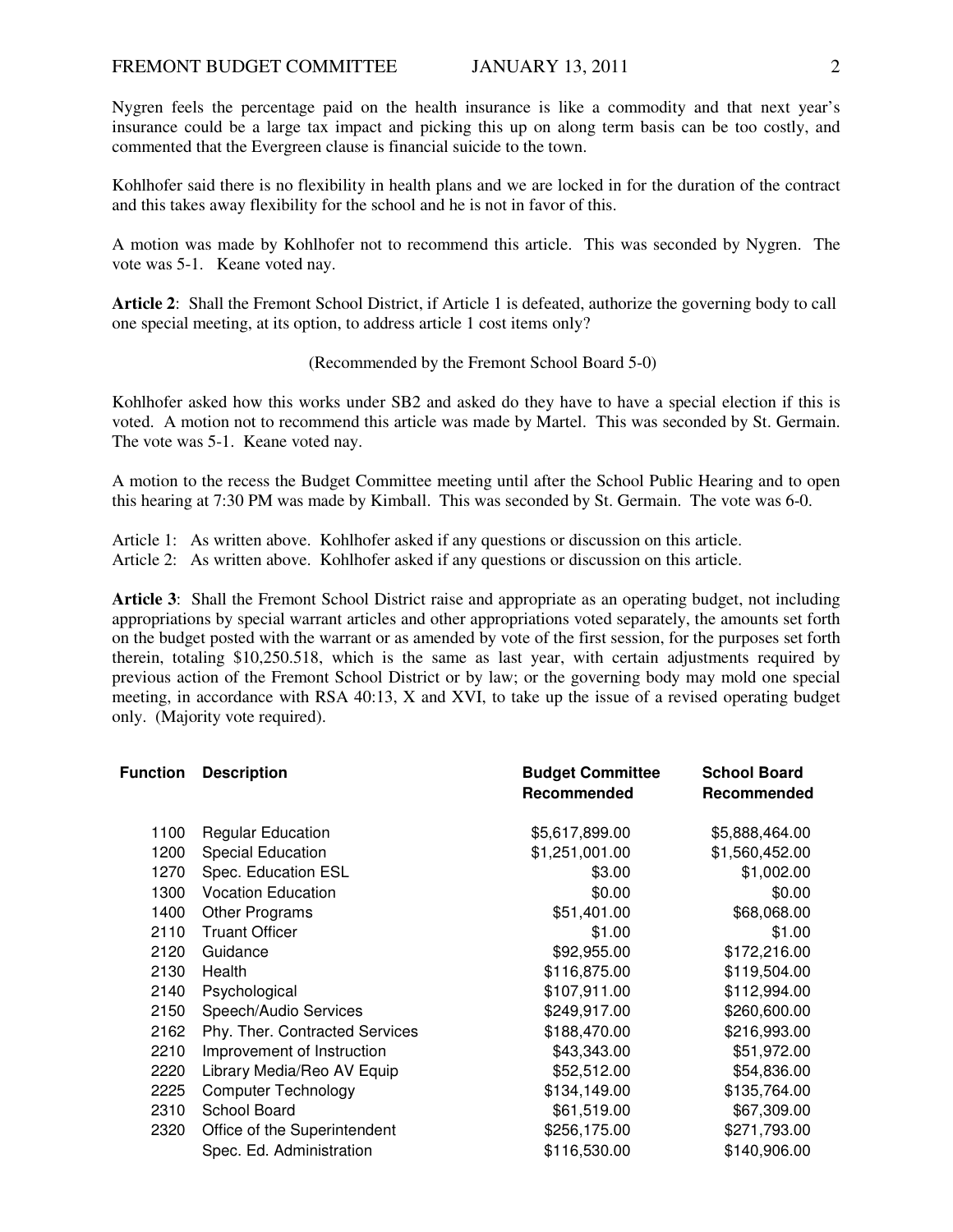| 2440 | School Administration     | \$274,753.00    | \$425,361.00    |
|------|---------------------------|-----------------|-----------------|
| 2600 | Operation of Plant        | \$399,394.00    | \$426,387.00    |
| 2700 | Transportation            | \$554,760.00    | \$586,760.00    |
| 2900 | <b>Support Benefits</b>   | \$0.00          | \$0.00          |
| 5100 | Debt Serv/Prin & Interest | \$314,500.00    | \$314,500.00    |
| 3100 | Food Service              | \$164,699.00    | \$164,699.00    |
| 5300 | <b>Federal Grants</b>     | \$201,751.00    | \$201,751.00    |
|      |                           | \$10,250,518.00 | \$11,242,332.00 |

(Not recommended by the Fremont School Board 5-0)

St. Germain asked for clarifications in the RSA and what the default budget has in it. Sandstrom replied the current year's budget and anything negotiated previously, also one time expenditure that you don't expect have to be taken out. St. Germain asked if there were new items in this article. Nygren asked if the deductions should be taken out for Sanborn and if money that was put back in would come back to the town and shouldn't it be reduce by that amount in the operating budget figure. Sandstrom said it will go back at the end of the year. Pinkham asked for a clarification on the default budget. Martel said it is the operating budget from the previous year.

While comparing the amount in warrant article 3 of the default budget and the MS-DS default budget sheet there is a discrepancy in the figures that were presented and the Budget Committee questioned this figure with the financial administrator. A corrected sheet of the MS-DS school default budget was passed out by Sandstrom to replace the ones that were supplied to the Budget Committee at the beginning of the meeting. .

The following are the some of the questions asked by the attending public and answered by the Budget **Committee** 

Dawn DiBurro-on Article 3 if the things being cut out will the school be non-compliant with federal law and special education regulations. Kohlhofer said you will reach State requirements that are based on the enrollment.

Marian Guidoboni-regulation any enrollment over 500 students required a guidance counselor. She wanted to know how they are going to hire anyone for a .5 position as recommended. Budget committee responded that they are recommending dollar numbers and the School can cut whatever they choose.

Chris Kenneway-asked why the school is listed as it is and that we cannot provide a full program. Kohlhofer said they don't set policies and they are just number crunchers. The SB2 vote was overwhelming and the town residents have spoken that they can't afford increases. In the Town budget they have had cuts in full time positions and benefits. Kenneway asked how the number of people relate to the number the percentage that work in the town. St. Germain on the percent from town to school 82/18 is the ratio budget wise. Most towns are 60/40 or 70/30 and in this case it is the high end. St. Germain said they are asking to come together. They asked the school to come in with a level funded budget and as it had a \$471.000.00 surplus from last year. This budget presented from the school is a 13.6% increase and what is the rationale on the need for this and also with the enrollment has going down.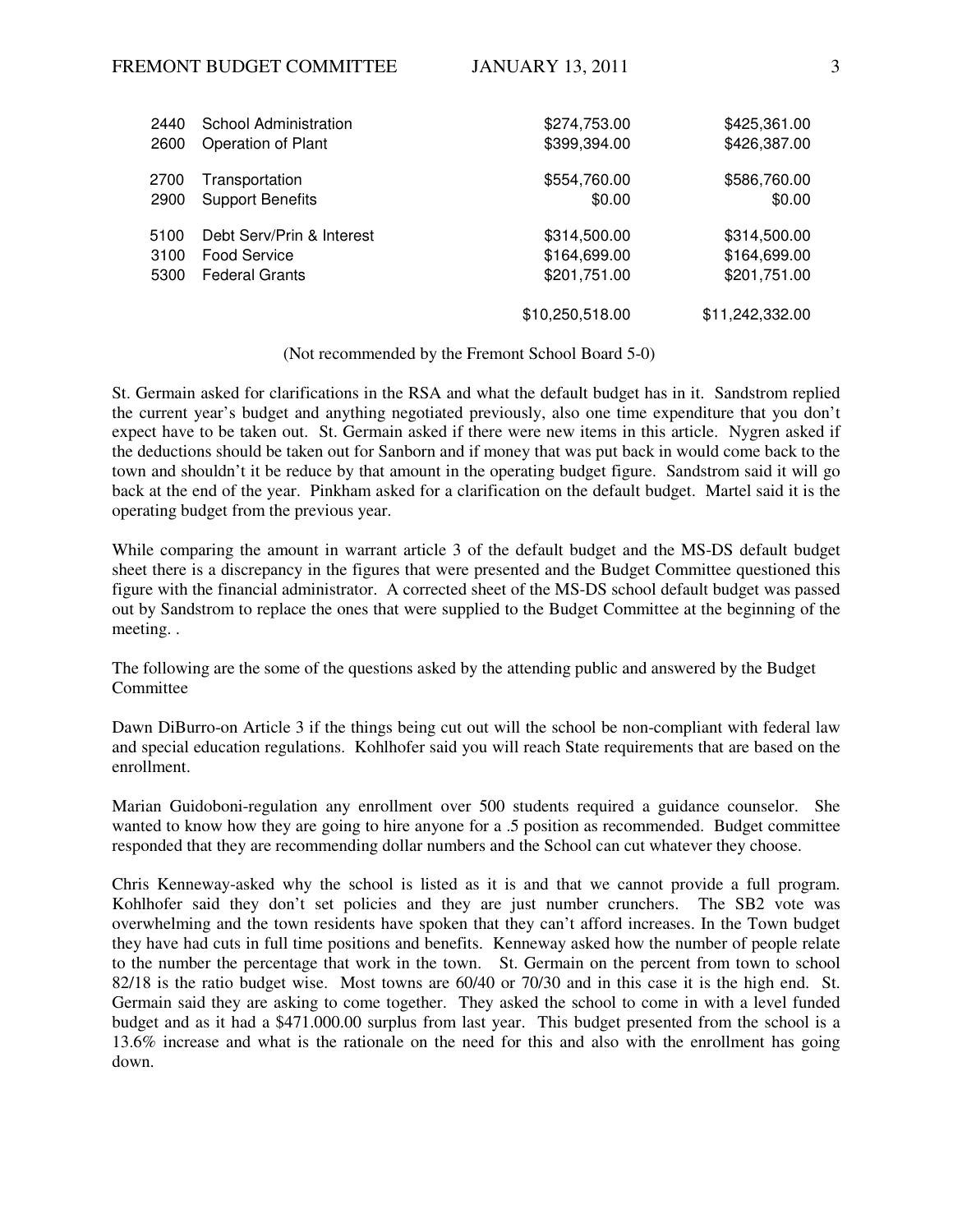Kelly Ayotte-stated by taking away all this money from the school that the taxes will stay the same. St. Germain said as one of the Selectmen there are people that are facing hardship and she feels we as community and need to work together.

Pinkham asked Kohlhofer to clarify his crunch number remark. She agrees we need to look at the numbers and balance them and she asked what he meant by this. Kohlhofer stated the Selectmen have been taking over properties for unpaid taxes. He feels as the town evaluation increases then the budget increases. The actual evaluation of the town has declined and he doesn't know how long this is going to last, it is difficult when people can't pay their mortgage and people have to move out of town. Looking at over expenditures it has been 5 to 10 percentage each year, this is something the committee has had to wrestle with and it has been difficult. The last couple of years they have asked the school to be innovative in changing their curriculum in education and that somehow the school always seems to come up with increases.

Jennifer Brown-with the building of high priced homes and then trying to sell that there are children in these houses and we need to consider what services we have to offer and have a secure school system.

Elizabeth Torre who just moved into town has 3 children and feels this town is worth placing money and effort into the community.

Michael Rydeen-people don't just come for the school and if we start to take away from the school asked what is going to be left.

Yvonne Ouellette-commented on the comparing in what is the number of employees at the school compared to the number of employees at the town.

This rationale was already explained in the question to Kenneway from St. Germain answered that on the rationale from town to school 82/18 is the ratio budget wise.

Marian Guidiboni-the municipal budget law can set the school budget but it is clearly stated they don't have the right on what is spent from the district as long as they don't go beyond. She has a problem cutting things in special education support; busing and these are things we have to do by law. Kimball said that what is not being spent in a line is being cut. Kohlhofer answered when they look at the budget and spending on things that were not in the budget that maybe they were over budgeted in the first place. He used the school sign as an example and the SAU office at \$2,200.00 a month rent and these was not in the proposed budget and where did this money come from to do them. The budget approved by the Budget Committee is only a bottom line budget and the school can move this money to where ever they want and make any changes they need.

St. Germain had asked the question of how many Para educators are one on one with students and the answer was not all are one on one. Guidoboni said it depends on what they are doing. St. Germain said there needs to a better presentation to this committee and to the community by the school board to understand the need and the requirements they are asking for.

Theresa Blades-in special education there is a lot you can't know and you need to trust the people are doing their job, along with the Superintendent and they are being careful on how the money is spent. If you are not special education certified you don't know what they need. She feels they could get law suits if students are not getting what they need and what is being cut. St. Germain said you equally need to trust the Budget Committee.

Lisa Fioravante-stated that some of the answers aren't easy to answer and may need to be asked in a different way. Some of the children on IEPs require 30 minutes a day for 4 days for specialized reading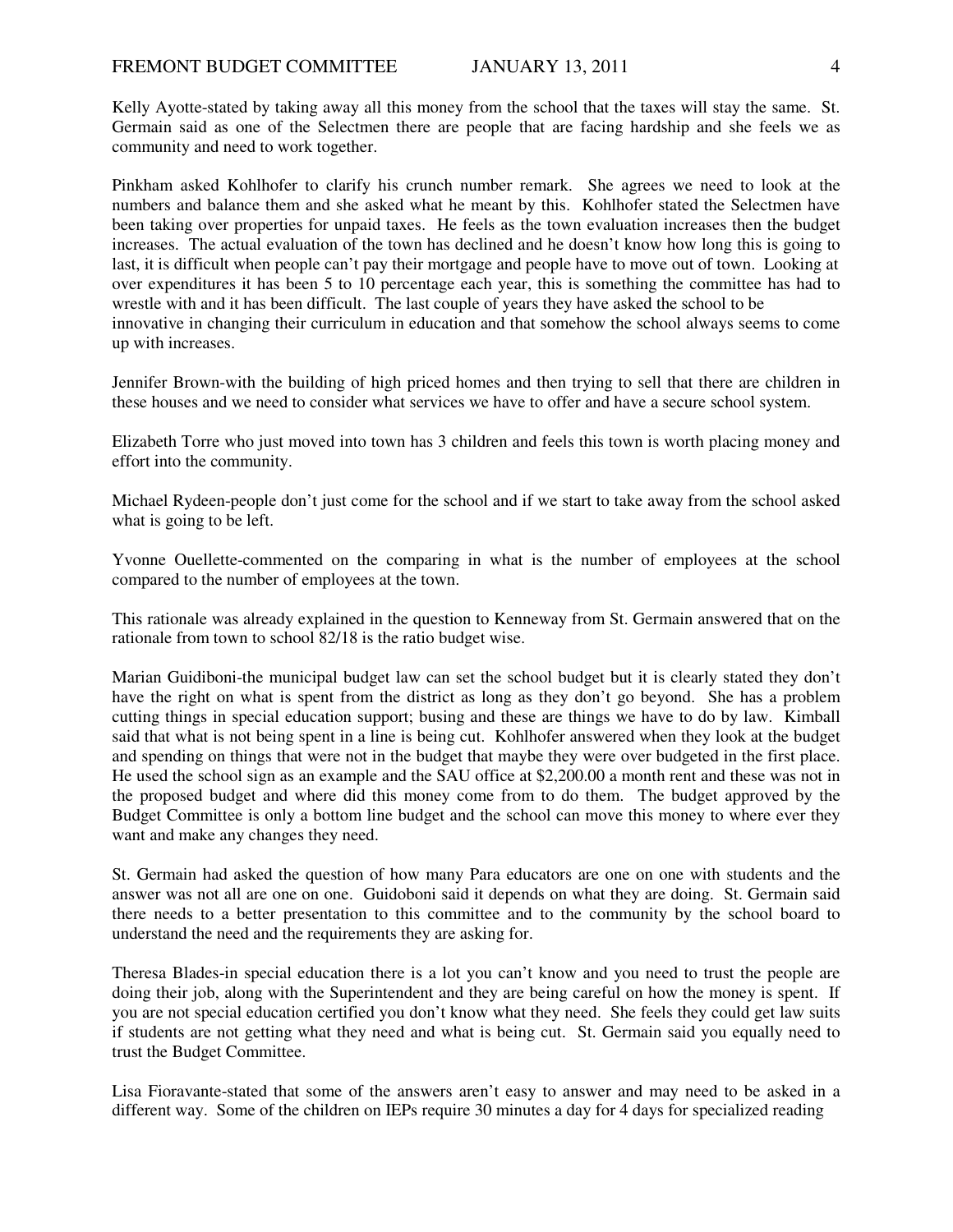and you need to trust they are staffing to meet the IEPs. St. Germain said this is a great answer for the question she had asked.

Nygren stated there are approximately 10% if the town defaulting on the payment of their taxes and many who want to and can't sell their homes. If the budget goes up how many more are not going to be able to pay taxes. Martel said initially the rate is set and then taxes are raised.

Deb Genthner remarked on the justification of cutting the 3 case managers. They have IEPs that need to be taken care of. If these are contracted and by having a bottom line budget now who suffers and they might have to spend more money to provide these services.

Keane stated that as a School Board member and as a Budget Committee member she took an oath in these offices and we are representing the community and the problem there is a budget today if they take the Budget Committee cuts of almost a million and look at what their trending of spending is, they are short \$160,000.00 and it is difficult to justify, when they are surviving at the level of what they have cut and the Budget Committee are making the dollar cuts and the School Board does not have to do these cuts and they have to decide what will be cut. Keane thinks they have to be realistic. Pinkham asked does this include the contractual agreements. Keane answered yes it does.

Lander said that looking at some of the cuts, the \$90,000.00 made in tuition for Sanborn. The number of students is projected to be 220 for next year. A firm number may not be known until summer. The school can't operate without another administrator or full time guidance position and they need someone to do the special education paperwork and to transfer things around may potentially result in more positions being needed. He doesn't know what potential surplus will be in the fund balance next year until April  $15<sup>th</sup>$ .

Mike Rydeen-asked if the tuition cut of \$90,000.00. Was this made because they weren't going to pass CBA? Was this the reason this cut is being made? Keane asked for this money to be restored.

Keith Stanton stated that the Sanborn tuition is his largest concern as this turns out to be a 23 year contract and the estimated cost of this contract. He said 2029 is when this contract ends Fremont will be paying close to 35 million dollars. Stanton passed out a calculation sheet of approximately twice over this figure and Fremont still does not own any of this building.

Martel feels it time for the State to address these problems as the tax payers cannot afford to keep paying this. Lander said now is the time to contact their legislators regarding funding revenues coming back to the needy communities.

St. Germain said they are going to gain more money this year as a receiver town. Kohlhofer said this won't take effect until the following year.

Kimball said at the deliberative session they can make recommendation to increase this budget if they want as well as decreased recommended.

A motion to restore the \$90,000.00 to the Sanborn Tuition Line 11-556130 made by Keane. This was seconded by Nygren. The vote was 1-5. The vote failed.

**Article 4-(**citizens petition) Shall the Fremont School District vote to rescind the authority of the Fremont School Board (RSA 198:20-b), approved in 2008) to spend "unanticipated money" received from a State, Federal or other governmental unit without the approval of the District voters?"

Nygren said Fremont may be a receiver town instead of a donor town and thought the petitioners would like to have that money to offset the taxes.